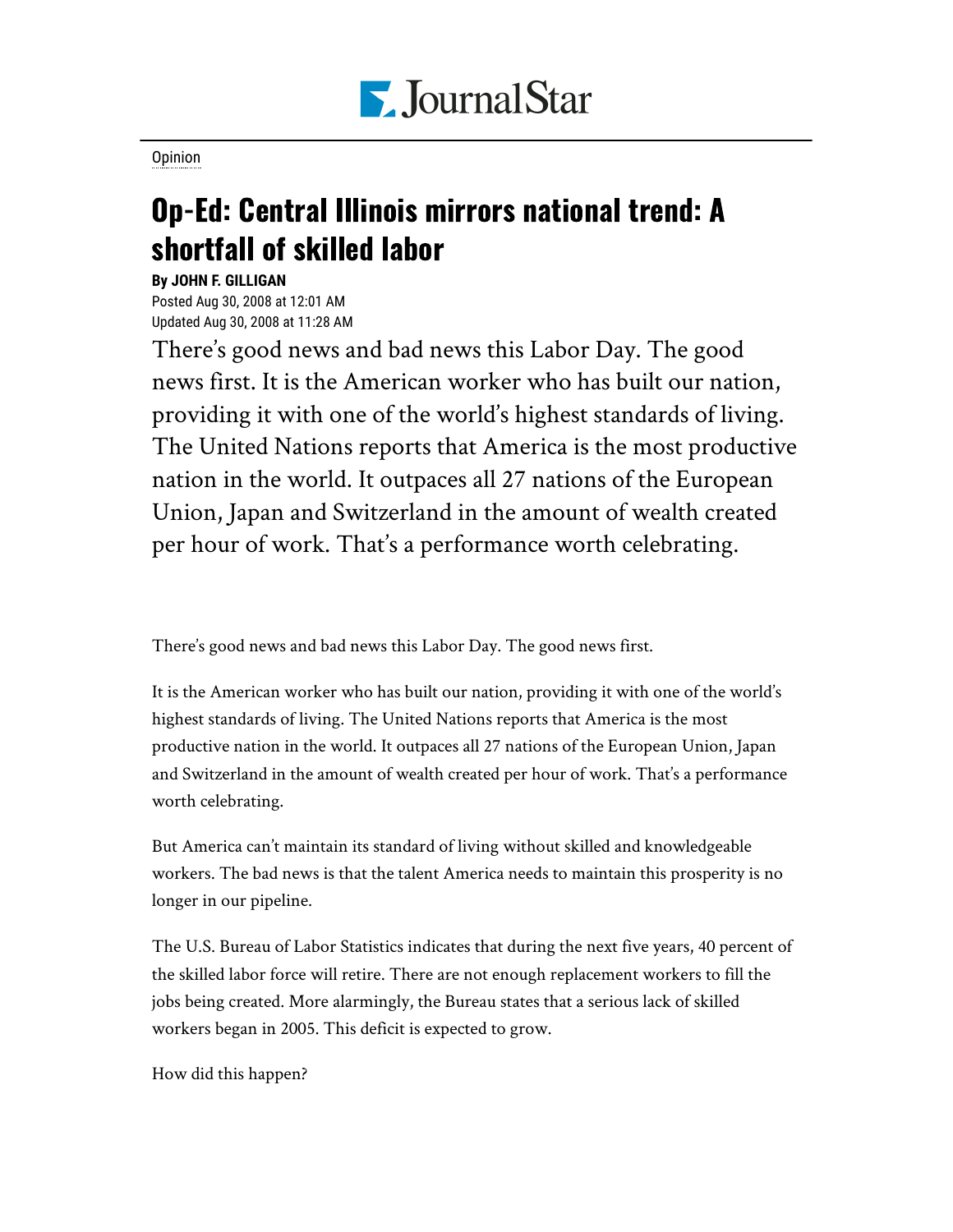Twenty-five years ago a blue-ribbon panel issued a report entitled "A Nation At Risk" alerting us that our children were not being adequately prepared for the future. It warned of a "rising tide of mediocrity that threatens our very future as a nation and a people."

Few took this seriously. After all, people were working and the economy was growing. Consequently, the "rising tide of mediocrity" has created little pain, until recently.

But here are the consequences:

- The U.S. high school graduation rate is 70 percent, which hasn't improved in 40 years. In 17 of America's largest cities the graduation rate is less than 50 percent. That means America, once the world's leader in college and high school graduation rates, has tumbled to seventh and 16th, respectively.

- Of those entering a college degree program, 55 percent will never finish.

- Based on their reading and math skills, half of the nation's high school graduates are unfit to work in the new economy.

Locally, Illinois Central College - which has been a lifesaver for students wanting to improve their economic marketability - finds that 70 percent require remedial math and 50 percent need remedial reading. Unfortunately, 40 percent don't stick with the program.

Meanwhile, Peoria's Workforce Network projects a shortfall of 6,898 skilled workers for our region by 2012. That's not some abstract number.

John Balkema, corporate employment manager at Caterpillar Inc., says that his company "must search the nation for qualified engineers and for men and women with the aptitude and attitude to become machinists, welders and assemblers." Other local employers say the same thing.

Experiences in the Peoria area mirror what's being reported by the National Association of Manufacturers. In their survey, 80 percent of the employers indicated that "they were suffering from a shortage of qualified workers." Almost half reported that their employees "are inadequate in such basic requirements as attendance, timeliness and work ethic." A third said that their employees had "insufficient skills in reading, writing and communicating."

The growing wage gap in America that draws headlines, elicits outrage and provides fodder for political speeches about trade restrictions and protecting jobs from leaving the country misses the target. America's wage gap, as should be clear by now, is fundamentally a knowledge and skills gap.